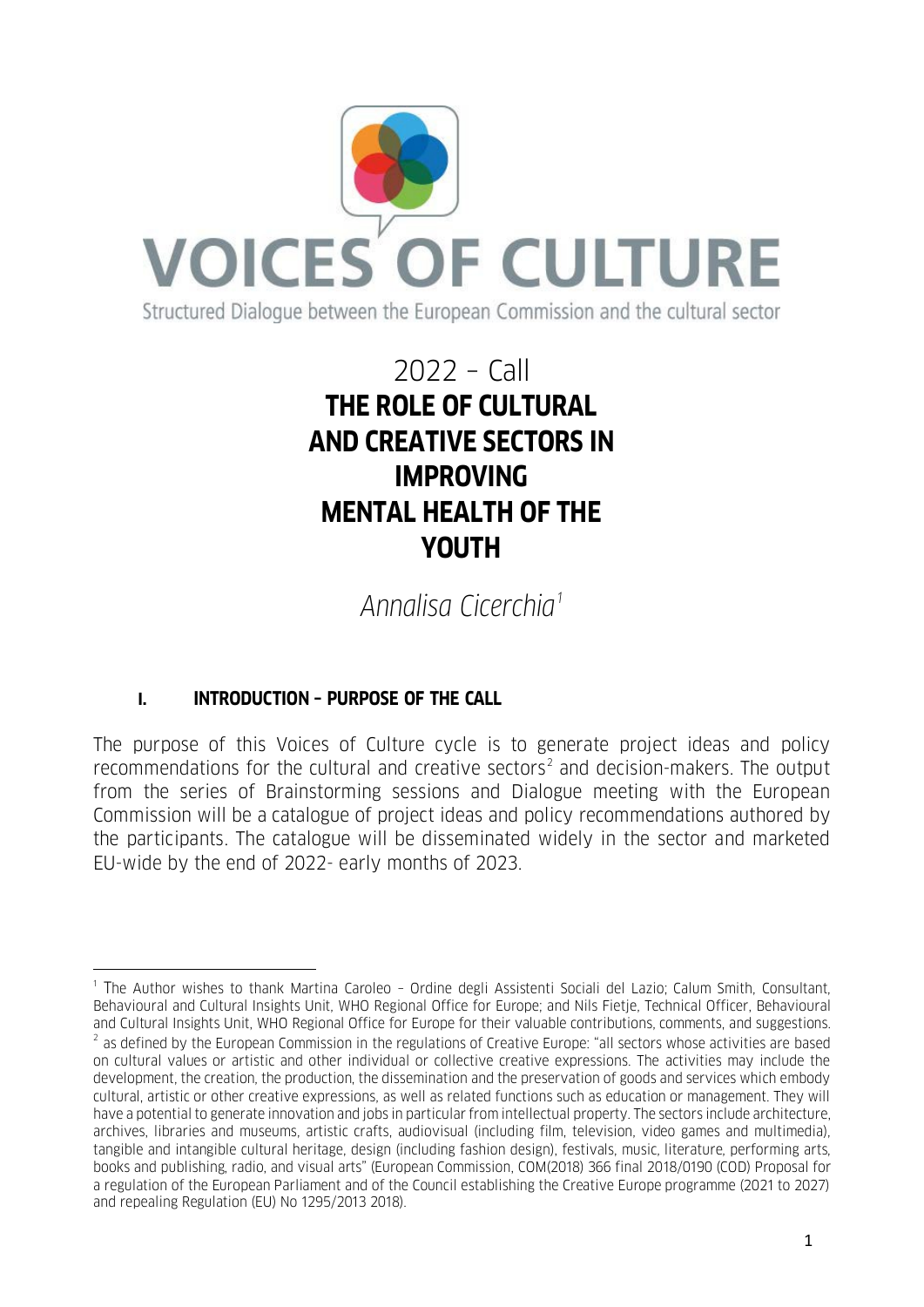The discussion paper aims to (1) Recall the multidimensional policy framework<sup>[3](#page-1-0)</sup> of the cross-sectoral "health and culture" field, with specific reference to youth mental health; (2) Identify the evidence about cultural and creative programs and actions that can effectively address and meet the mental health needs of young people; (3) Explore the success factors of these programs and actions (including education and training of operators, management options, funding, etc.), with a view to their replication in other contexts or their upscaling; as well as understand the existing barriers; and (4) Identify project ideas grounded in cross-sectoral cooperation, in light of the current global context cultural stakeholders are operating in (post-pandemic; war, etc.).

The 2019-2022 Work Plan for Culture<sup>[4](#page-1-1)</sup> selects "Cohesion and well-being" among its five priorities: "Access to culture and participation in cultural life promote individual empowerment, democratic consciousness, and social cohesion through exchanges with other people and civic engagement. (…) A stronger orientation towards the interests and needs of specific groups, such as young people, older people, people with disabilities, people with a migrant background and people living in poverty or material deprivation, is necessary. (...) Cross-sectoral cooperation with other areas, such as education, social care, healthcare, science and technology, and regional and urban development, has a significant effect on cohesion and well-being."

Moreover, the Scoping review published by the WHO Regional Office for Europe<sup>[5](#page-1-2)</sup> confirms that one of the most promising areas of cross-sectoral cooperation for culture is that of **health and wellbeing**. **Mental health is an integral part of health and well-being.**

**Mental health** is conceptualized by the WHO "as a state of well-being in which the individual realizes his or her own abilities, can cope with the normal stresses of life, can work productively and fruitfully, and is able to make a contribution to his or her community. With respect to children, an emphasis is placed on the developmental aspects, for instance, having a positive sense of identity, the ability to manage thoughts, emotions, as well as to build social relationships, and the aptitude to learn and to acquire an education, ultimately enabling their full active participation in society"[6](#page-1-3) .

To add to the policy landscape, the **EU Youth Strategy** - the framework for EU youth policy cooperation for 2019-202[7](#page-1-4)- devotes the  $5<sup>th</sup>$  of its 11 Goals<sup>7</sup> to Mental Health and Wellbeing, in these terms: *Achieve better mental wellbeing and end stigmatisation of mental health issues, thus promoting social inclusion of all young people.* The European Youth Forum advocates that support to **mental health and wellbeing for young people**

 $\overline{a}$ 

<span id="page-1-0"></span><sup>&</sup>lt;sup>3</sup> See, for instance, the [report of the Workshop for the Experts of the EU](https://culture.ec.europa.eu/document/report-workshop-for-eu-experts-on-culture-for-social-cohesion) Member States on Culture for Social Cohesion. [Outcomes and Lessons Learned,](https://culture.ec.europa.eu/document/report-workshop-for-eu-experts-on-culture-for-social-cohesion) EC Directorate-General for Education, Youth, Sport and Culture - Unit for cultural policy.

<span id="page-1-2"></span><span id="page-1-1"></span><sup>4</sup> Council conclusions on the Work Plan for Culture 2019-2022. Official Journal of the European Union (2018/C 460/10). <sup>5</sup> Fancourt D and S Finn (2019). What is the evidence on the role of the arts in improving health and well-being? A

scoping review. Health Evidence Network synthesis report, No. 67 Copenhagen: WHO Regional Office for Europe. <sup>6</sup> WHO 2021. Comprehensive mental health action plan 2013–2030. Geneva: World Health Organization.

<span id="page-1-4"></span><span id="page-1-3"></span> $7$  [www.youthgoals.eu.](http://www.youthgoals.eu/) The Goals are the outcome of the 6th cycle of the Structure Dialogue with young people, decisionmakers, researchers and other stakeholders that took place under the title 'Youth in Europe: What's next?'. The aim of this cycle was to collect voices of young people and contribute together to creating the EU Youth Strategy 2019-2027.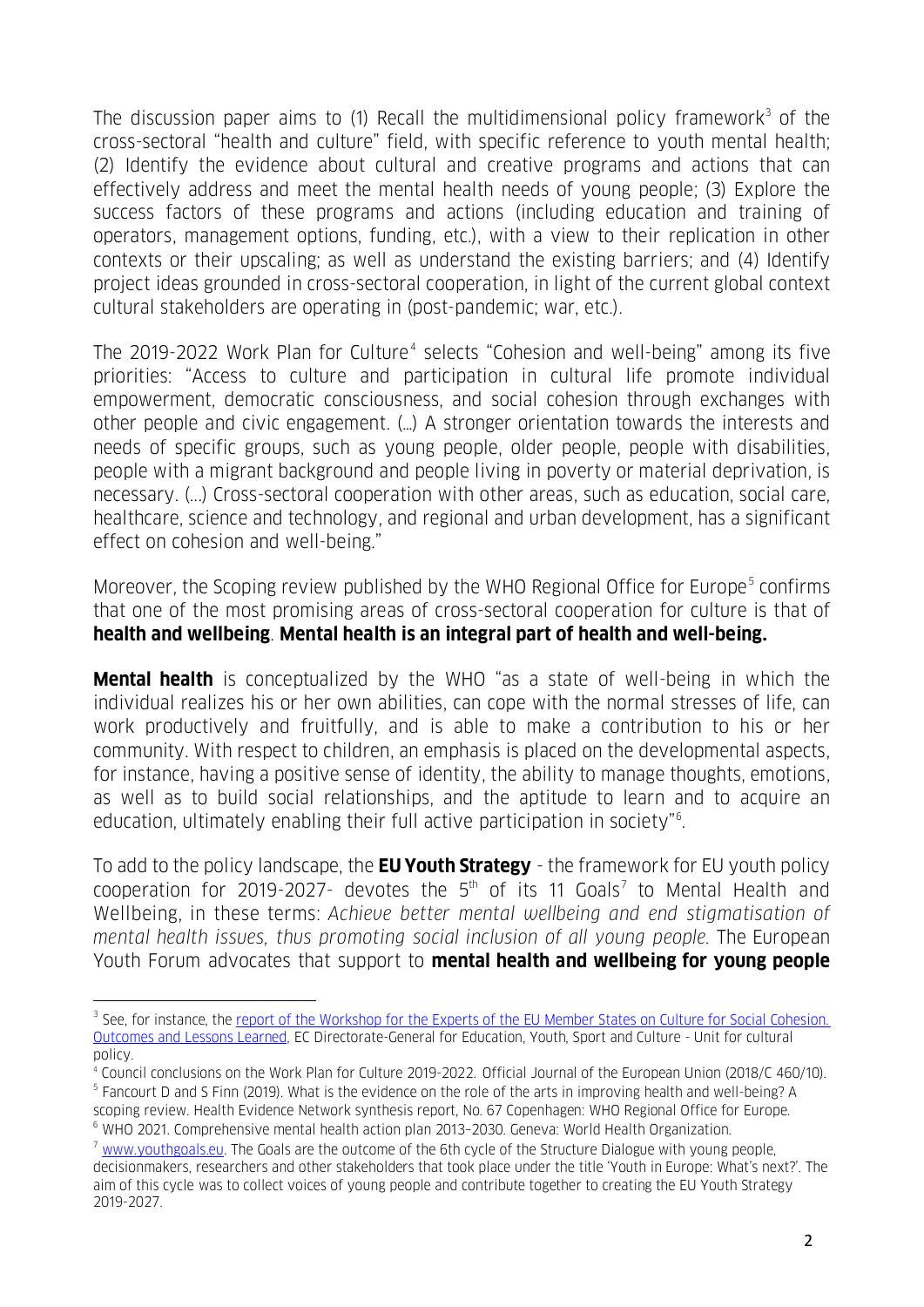should include a nonmedical safety net and first point of access delivered through a range of settings such as schools, non-formal education providers, youth organisations, as well as the cultural and artistic activities and institutions $^8$  $^8$ .

It is useful to remind here that to "Ensure healthy lives and promote well-being for all at all ages" is the  $3<sup>rd</sup>$  sustainable development goal of the 17 included in the UN Agenda 2030.

In this context, research on how the arts and culture sectors have the potential to contribute to the mental health of young people is growing worldwide, particularly for young people in marginalised situations, like low-income families, young people with mental disorders, or young refugees and migrants. From theatres to museums, from music to visual arts, from videomaking to photography, from reading and writing to dancing, all the arts have proved $9$  to be able to contribute:

- to promoting mental health and wellbeing,
- to preventing mental disorders and illness,
- to the management of pathologic conditions,
- to the treatment of mental disorders and illness.

It is time to move from a fragmented approach to young people's mental health, to a systemwide approach that can tap into artistic and cultural resources to help address this complex issue. The purpose of the present call is to engage with experts on the topic of understanding the potential contribution of the cultural and creative sectors to the mental health of young people. A non –exhaustive list of aggravating factors for mental health of the youth includes: long-term "pandemic scar" due to covid-19; the invasion of Ukraine by Russia and the refugee flow associated with it; the environmental crisis.

Discussions should therefore include lessons learned, practices and projects implemented since 2020 to help supporting the mental health and wellbeing of young people.

The target output is a paper that identifies criteria for successful and reliable cultural and artistic projects for youth mental health and proposes recommendations and action point directed at decision makers in the EU and at national, regional, and local levels, as well at the cultural and creative sectors themselves. These recommendations could serve as a source of inspiration for policy makers and practitioners and help develop, in close connection and collaboration with all the relevant sectors – health, education, youth and social policies – sustainable activities with measurable impacts on youth mental health in the short and long run.

 $\ddot{\phantom{a}}$ 

<span id="page-2-0"></span><sup>&</sup>lt;sup>8</sup> Moxon, D., Bacalso, C, and Şerban, A (2021), Beyond the pandemic: The impact of COVID-19 on young people in Europe. Brussels. European Youth Forum.<br><sup>9</sup> Fancourt D and S Finn (2019). What is the evidence on the role of the arts in improving health and well-being? A

<span id="page-2-1"></span>scoping review. Health Evidence Network synthesis report, No. 67 Copenhagen: WHO Regional Office for Europe; 2019.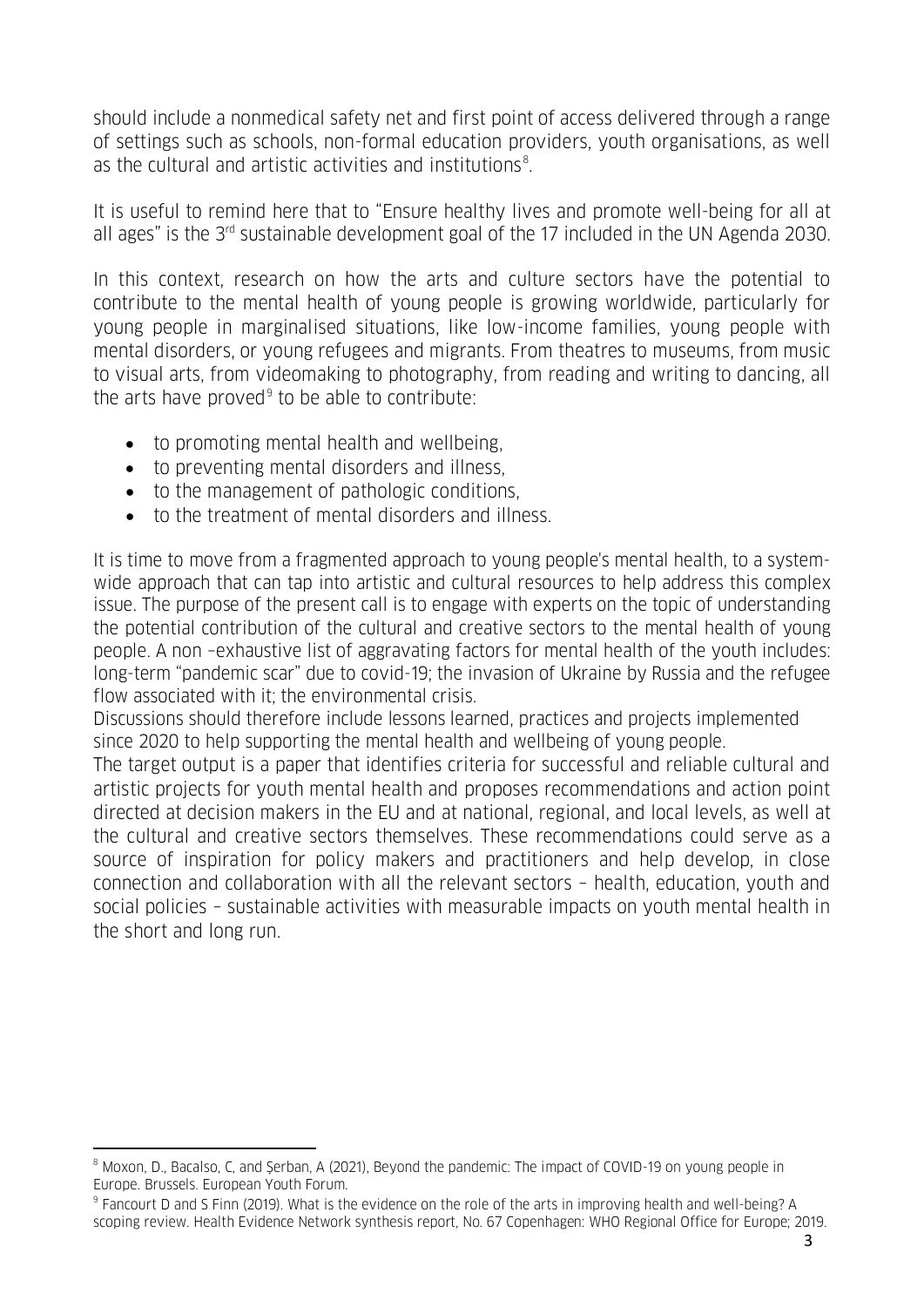## **II. BACKGROUND - KEY CHALLENGES**

## *Mental Health and its social determinants in the EU*

More than one in six people across EU countries had a mental health problem in 2016, well before the pandemic<sup>10</sup>. "Mental health problems cover a wide range of illnesses, including disorders such as mild or moderate anxiety and depression, drug and alcohol use disorders, and severe disorders such as severe depression, bipolar disorders, and schizophrenia" (OECD/EU 2018). Mental health problems can be caused or aggravated by behavioural and environmental factors.

The WHO stresses that "Determinants of mental health and mental disorders include not only individual attributes such as the ability to manage one's thoughts, emotions, behaviours and interactions with others, but also social, cultural, economic, political and environmental factors such as national policies, social protection, living standards, working conditions, and community social supports"<sup>11</sup>. The European Framework for Action on Mental Health and Wellbeing<sup>[12](#page-3-2)</sup> and the EU-Compass for Action on Mental Health and Wellbeing<sup>[13](#page-3-3)</sup> recommended integration of mental health in all policies and multi-sectoral cooperation. WHO's Comprehensive Mental Health Action Plan 2013- 2020 (WHO, 2013) emphasises integrated and coordinated prevention, promotion, care, and support including via the implementation of a multi-sectoral strategy.

Mental health and well-being are not only observed at the individual level, but also community level, through social cohesion, through belonging to a community of shared values.

## *Mental Health and Wellbeing of young people as a strategic Goal for the EU*

Young people need support to their mental health and wellbeing since the early age, and throughout all stages of education and in the transition from school to work. In 2022, the OECD called for co-ordinated and timely access to support for children and young people delivered through schools $14$ .

The rise of acute and burning problems affecting young people, even at a very early age, such as coping with bullying and cyber-bullying, PTSD (among young refugees fleeing from war), rising concerns over the environmental crisis, the alarming increase in suicides, suicide attempts and suicidal thoughts, and self-harm (in Croatia, there was a 57.1% increase in suicides in the 15-25 age group in 2020; in Bulgaria, 70% of suicides are youth<sup>15</sup>; in Italy, self-harm and suicide attempts by teenagers increased

<span id="page-3-0"></span> $\overline{a}$ <sup>10</sup> OECD/EU (2018), Health at a Glance: Europe 2018: State of Health in the EU Cycle, OECD Publishing, Paris. https://doi.org/10.1787/health\_glance\_eur-2018-en

<span id="page-3-1"></span><sup>&</sup>lt;sup>11</sup> WHO 2021. Comprehensive mental health action plan 2013-2030. Geneva: World Health Organization.

<span id="page-3-2"></span> $12$  European Commission (2016), EU Framework for Action on Mental Health and Well-being.

<span id="page-3-3"></span><sup>&</sup>lt;sup>13</sup> EU Compass for Action on Mental Health and Wellbeing (2018), Annual Activity Reports of Member States and Stakeholders, EU Compass.

<span id="page-3-4"></span><sup>&</sup>lt;sup>14</sup> OECD (2022) Recommendation of the Council on Integrated Mental Health, Skills, and Work Policy, OECD/LEGAL/0420.

<span id="page-3-5"></span><sup>15</sup> [https://www.euractiv.com/section/coronavirus/news/suicide-increasing-amongst-europes-youth-governments](https://www.euractiv.com/section/coronavirus/news/suicide-increasing-amongst-europes-youth-governments-underprepared/)[underprepared/.](https://www.euractiv.com/section/coronavirus/news/suicide-increasing-amongst-europes-youth-governments-underprepared/) Accessed 8 June 2022.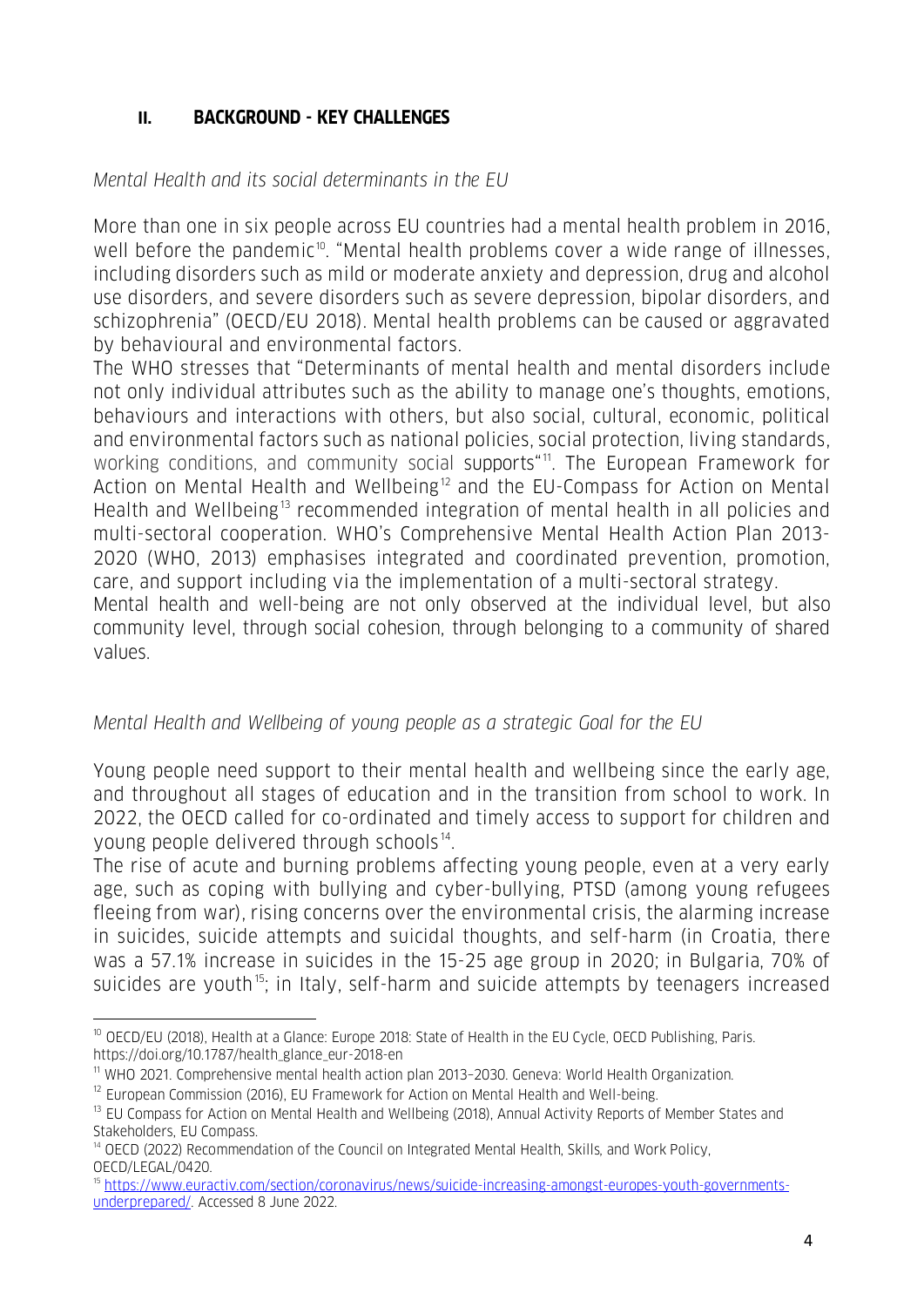by 30% from October 2020 to May 2021<sup>[16](#page-4-0)</sup>; in France, there was a significant increase in the number of adolescents hospitalized for suicide attempts, with a 27% increase by the end of 2020 compared to 2019<sup>17</sup>), calls for immediate coordinated and intense action.

The EU Youth Strategy 2018-2027 adopts, among its 11 Goals, one about Youth Mental Health and Wellbeing: "Achieve better mental wellbeing and end stigmatisation of mental health issues, thus promoting social inclusion of all young people".

Targets for the attainment of this Goal are:

- Encourage the development of self-awareness and less competitive mindsets by fostering appreciation for individual skills and strengths.
- Safeguard the rights to work and to study of people with mental health issues both during and after illness to ensure their ability to pursue their own ambitions.
- Develop an inclusive intersectional approach to mental health provision for all, especially marginalised groups.
- Provide all professionals working with young people as well as family and friends with quality mental health first aid training.
- Provide inclusive, respectful, and well-funded treatment by incorporating high quality mental health provision across all medical institutions.
- Focus on prevention measures that ensure young people are equipped with the knowledge and the skills required for better mental wellbeing.
- Fight stigma about mental health issues by developing awareness programmes.

## *The pandemic scar and the new needs*

Empirical evidence gathered since 2020 highlights that the pandemic has had a detrimental impact on children's and youth's mental health<sup>[18](#page-4-2)</sup>. Social isolation from peers and significant adults, fear, and uncertainty, over exposure to digital interaction and the subsequent increased pressures, etc. are key factors that have negatively impacted young people's mental health status. Research also indicates that social disparities have expanded since COVID. Children and youth with pre-existing mental health disorders, living in financially precarious situations, from racialized groups, and/or involved with child protection services experienced lower levels of resilience when faced with the COVID-[19](#page-4-3) pandemic $19$ .

 $\overline{a}$ <sup>16</sup> [https://www.europarl.europa.eu/doceo/document/E-9-2021-002642\\_IT.html.](https://www.europarl.europa.eu/doceo/document/E-9-2021-002642_IT.html) Accessed 8 June 2022.

<span id="page-4-1"></span><span id="page-4-0"></span>[<sup>17</sup>https://www.lemonde.fr/en/science/article/2022/04/28/increasing-suicide-rates-among-french-young-people-worry](https://www.lemonde.fr/en/science/article/2022/04/28/increasing-suicide-rates-among-french-young-people-worry-health-professionals_5981862_10.html)[health-professionals\\_5981862\\_10.html.](https://www.lemonde.fr/en/science/article/2022/04/28/increasing-suicide-rates-among-french-young-people-worry-health-professionals_5981862_10.html) Accessed 8 June 2022.

<span id="page-4-2"></span> $18$  "Self-reported mental health issues are also more prevalent among young people compared to other age groups across many OECD countries. The same data from Belgium, France and the United States shows that prevalence of symptoms of anxiety and depression is around 30% to 80% higher among young people than the general population as of March 2021. (…) In Italy, a survey in March to May 2020 estimated that 24% of 16‑24 year‑olds were experiencing symptoms of depression, almost double the share among adults aged 25 and above (13%) (Delmastro and Zamariola, 2020[9]). The higher share of young people experiencing anxiety and depression is not consistent with data from recent years, and indicates that the mental health of young people has been disproportionately affected during the COVID-19 crisis. In the European Union, the proportion of 15‑24 year‑olds reporting chronic depression was estimated at 3.6% in 2014, much lower than among the general population (6.9%) (Eurostat, 2014[10])" OECD 2021 Supporting young people's mental health through the COVID-19 crisis. Paris: OECD.

<span id="page-4-3"></span><sup>&</sup>lt;sup>19</sup> Collin-Vézina D, Fallon B, Caldwell J. Children and youth mental health: not all equal in the face of the COVID-19 pandemic Reference Module in Neuroscience and Biobehavioral Psychology. 2022 Jan. PMCID: PMC9094644.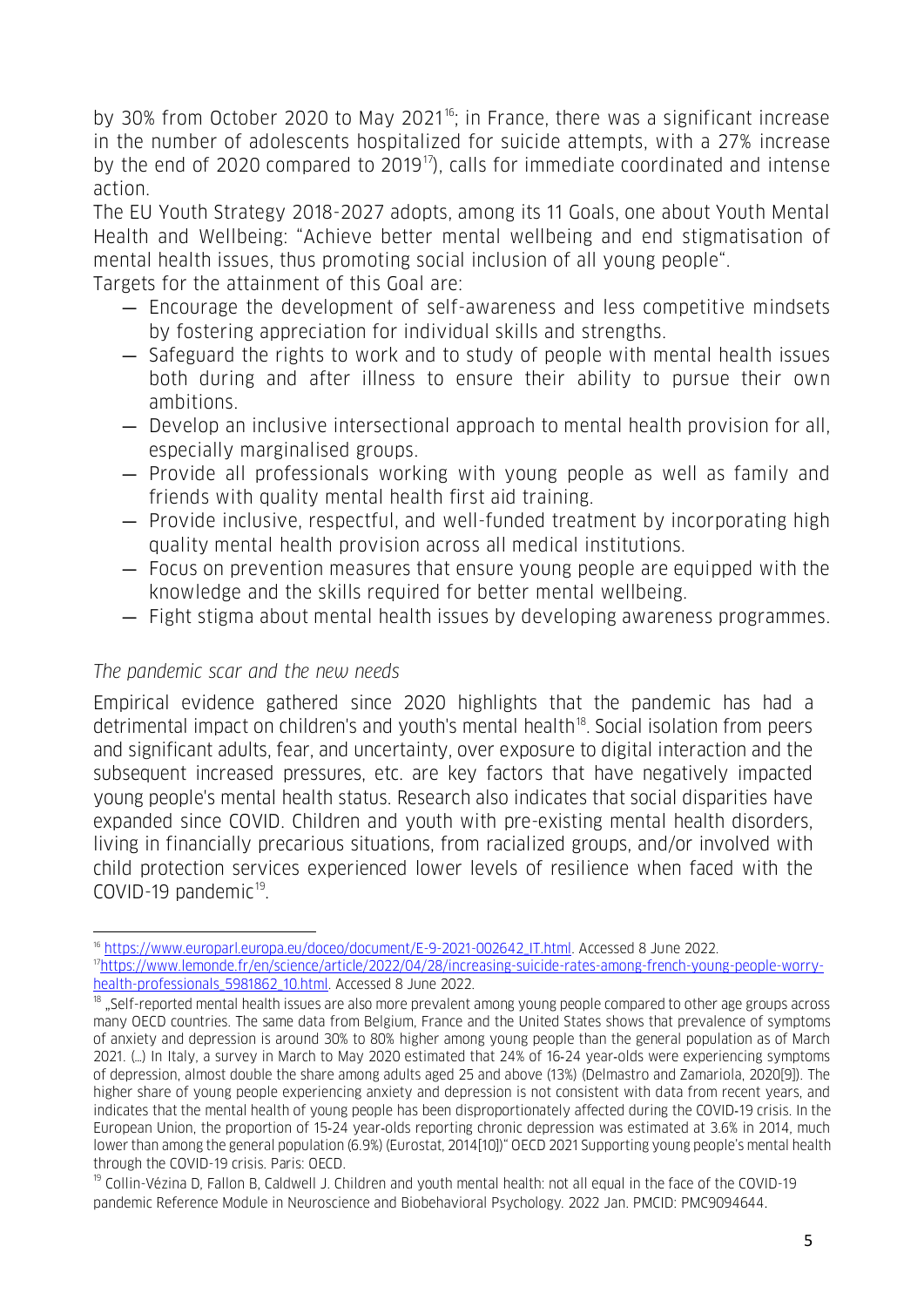Youth mental health is the object of a growing, generalised concern. "A significant and increasing number of young people across Europe are expressing their concern at the prevalence of mental health issues such as high stress, anxiety, depression, and other mental illnesses amongst their peers. Young people cite the immense societal pressures they face today, and express a need for better youth mental health provision"[20](#page-5-0).

#### *New effective and sustainable models of support and response*

The WHO 2013-2030 Action Plan for Mental Health observes that "Globally, (…) annual spending on mental health is less than US\$ 2 per person (…), with 67% of these financial resources allocated to stand-alone mental hospitals, despite their association with poor health outcomes and human rights violations. Redirecting this funding towards community-based services, including the integration of mental health into general health care settings, (…) would allow access to better and more cost-effective interventions for many more people <sup>[21](#page-5-1)</sup>. A fortiori, as argued by the European Youth Forum Report, support to mental health and wellbeing for young people should include a nonmedical safety net and first point of access delivered through a range of settings such as schools, non-formal education providers, youth organisations, as well as the cultural and artistic activities and  $instituting <sup>22</sup>$  $instituting <sup>22</sup>$  $instituting <sup>22</sup>$ .

## *The role of the arts in improving mental health and wellbeing of young people*

Worldwide and in the EU, there are numerous cultural and creative projects that address at different levels the mental health and wellbeing of young people, in terms of promotion, prevention, treatment, and management.

The recent scoping review promoted by  $WHO^{23}$  $WHO^{23}$  $WHO^{23}$  acknowledges that the aesthetic and emotional components of arts activities can provide opportunities for emotional expression, emotion regulation - intrinsic to how we manage our mental health and stress reduction. Evidence is also abundant on the preventive benefits of arts engagement in relation to mental health. The Report shows how playing and listening to music, dancing, art and visiting cultural sites are all associated with stress management and prevention, lower levels of biological stress in daily life and lower daily anxiety. Cultural participation can also help to reduce the risk of developing mental illness such as depression in adolescence. Participating in arts activities can build self-esteem, self-acceptance, confidence, and self-worth, which are protective against mental illness.

The Report also attests how arts venues can be used as sites for supporting people with unmet health needs (e.g.: libraries used as sites for arts-in-health interventions such as reading for mental health).

 $\ddot{\phantom{a}}$ 

<span id="page-5-0"></span><sup>&</sup>lt;sup>20</sup> 2018/C 456/01 Resolution of the Council of the European Union and the Representatives of the Governments of the Member States meeting within the Council on a framework for European cooperation in the youth field: The European Union Youth Strategy 2019-2027.

<span id="page-5-1"></span> $21$  WHO 2021, ibid.

<span id="page-5-2"></span><sup>&</sup>lt;sup>22</sup> Moxon, D., Bacalso, C, and Şerban, A (2021), Beyond the pandemic: The impact of COVID-19 on young people in Europe. Brussels. European Youth Forum. 23 Fancourt & Finn 2019, cit.

<span id="page-5-3"></span>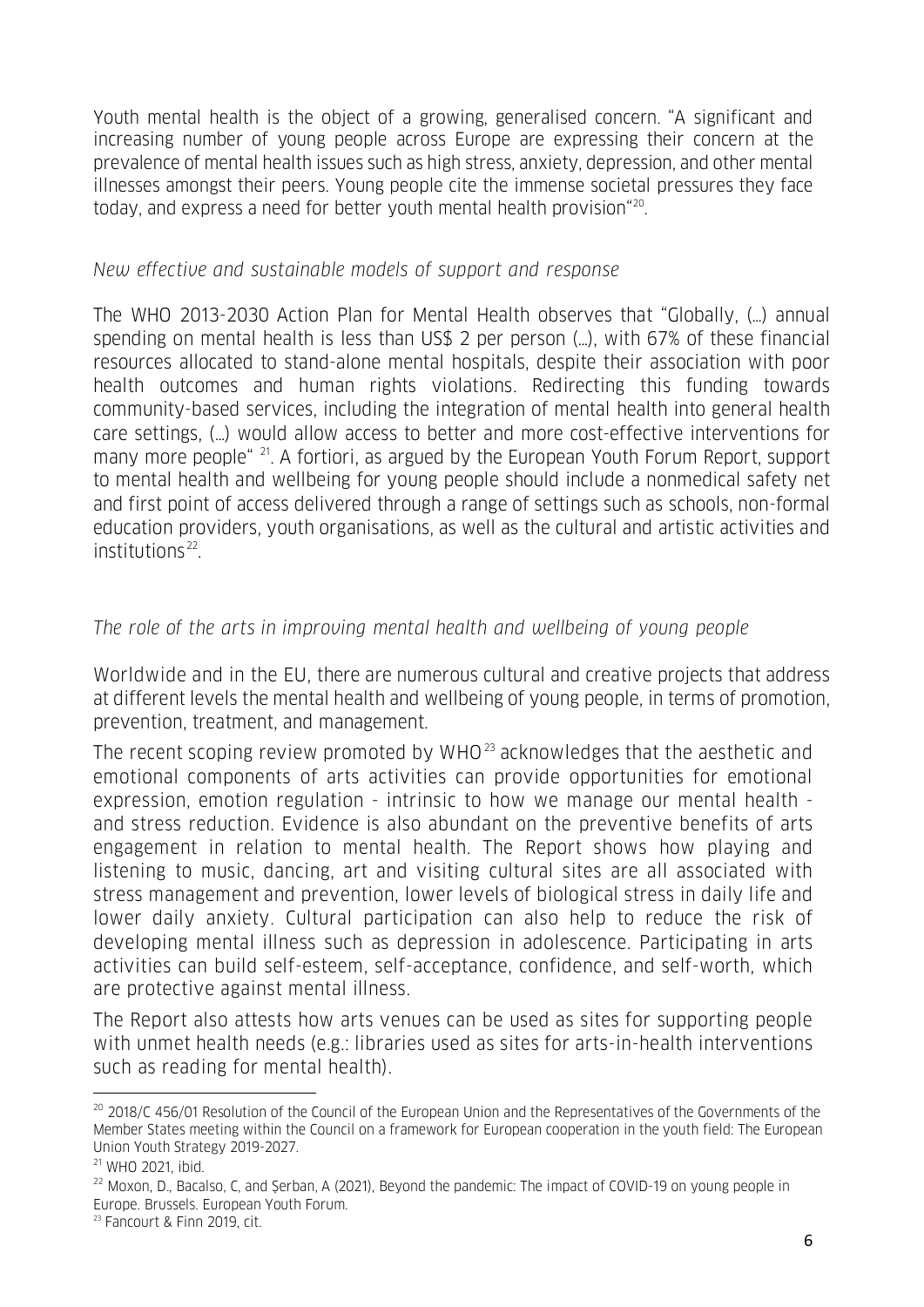WHO's scoping review also reports evidence on how the arts (arts programmes in schools, arts festivals, drama, songwriting, etc.) have been used to reduce stigma associated with certain health conditions, to increase positive attitudes towards mental health, increase appreciation of the abilities and creativity of people with mental illness, and increase perceived collective efficacy within communities to improve mental health care.

Going beyond the WHO report, the desk research of the preparatory action "Culture for Health"[24](#page-6-0) confirms the importance of culture and creativity for the mental health of youth.

At the EU level, various programmes such as Creative Europe and Erasmus+ have already supported cross-border cooperation in this field.

However, cultural experiences alone cannot prevent, guarantee, or restore young people's deteriorating mental health. Moreover, cultural experiences alone cannot disrupt the inter-generational cycles of disadvantage that are often linked to young people's poor mental health. While culture helps, it cannot compensate for society. Cross-sectoral strategies, to link cultural offer and cultural policies with what education, employment, youth, health, justice, housing, welfare, and other services can offer.

Such co-ordinated, multi-strand approaches, sustained consistently over time, are difficult for policy makers and challenge the professions involved. Yet, they may offer the best approach to preventing or mitigating the impact of multiple and cumulative disadvantage on people's mental health and life chances.

The complexity of vulnerability calls for more systemic, "ecological" responses which involve interventions in families and communities alongside help for children and young people. Some EU Member States have moved some way towards such an approach, often as part of their early school leaving prevention strategies or overall lifelong learning strategies and have established multi-service collaborations where professionals with different areas of responsibility work together to support disadvantaged children and adults.

Centring such a multi-faceted response to vulnerability on and around schools, the only universal service where the well-being of children and young people can be regularly monitored, would seem a wise step. Schools have an important part to play in tackling vulnerability through early intervention and the sustained support of vulnerable children and young people. They are well placed to understand the dynamic nature of social exclusion, to recognise the continuum of need, to spot when a child becomes vulnerable and to act. Many acknowledge this broader role, but many need help making a success of it.

Cross-sectoral approaches do not necessarily demand additional resources so much as existing resources are used in a different way. They imply a shift in focus away from

 $\overline{a}$ 

<span id="page-6-0"></span><sup>24</sup> <https://www.cultureforhealth.eu/>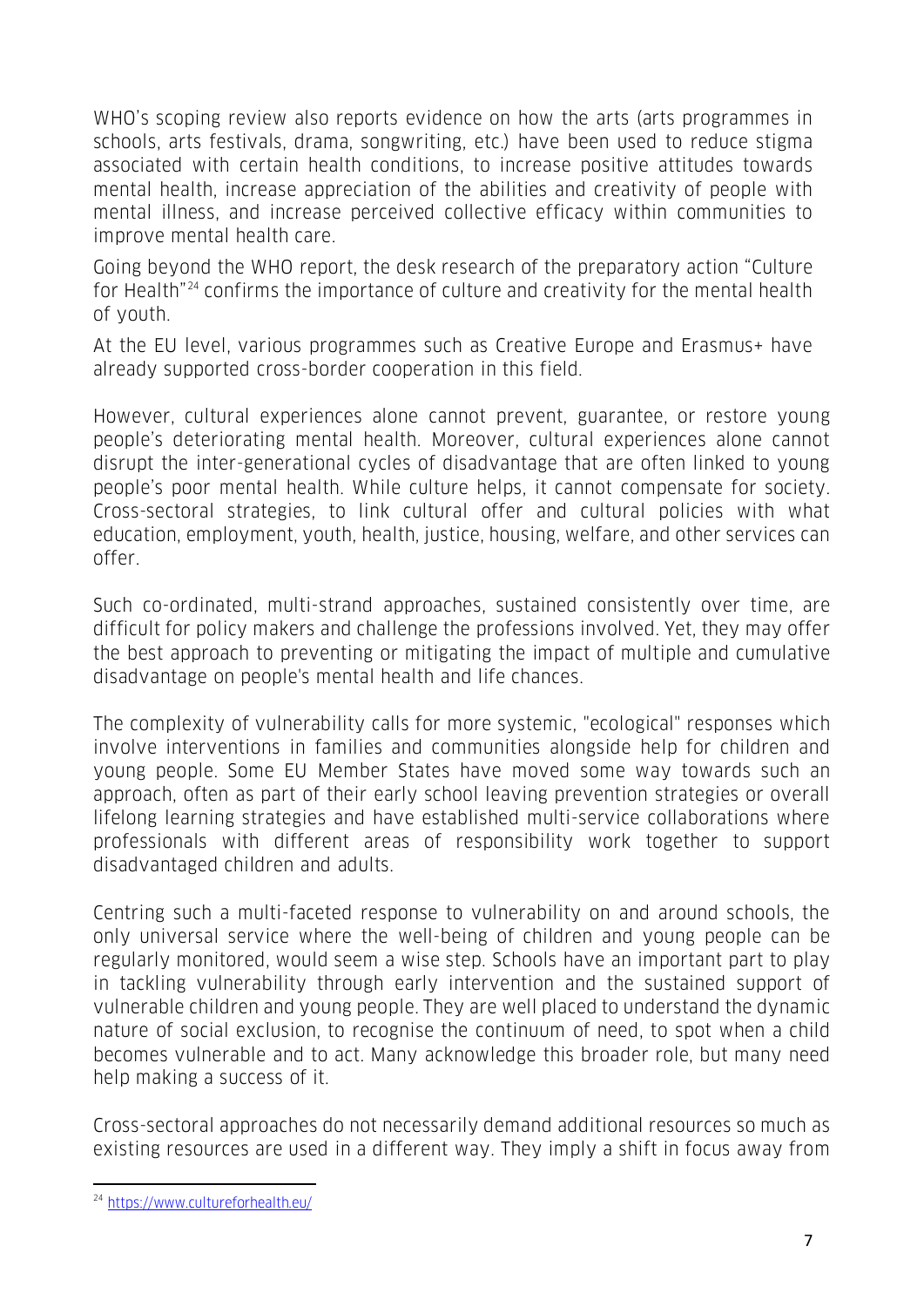dealing with manifest problems towards preventive work and away from slow-moving and tightly rationed crisis responses towards early intervention. Above all, they imply a move away from fragmented action by separate actors towards coordinated – and therefore more efficient – interventions. Such approaches, therefore, can either save costs or free up existing resources for dealing with a wider range of issues –they can thus contribute to smart spending at a time resources are scarce.

## **III. AREAS OF DISCUSSION – KEY QUESTIONS**

Against this backdrop, the Brainstorming meeting is framed around three main areas of discussion:

- A. Evidence on the contribution of the cultural and creative sectors to improving the mental health and well-being of young people, at national and international level.
- B. Synergies with other policy fields (health, education, social welfare, etc.) to maximize results.
- C. Examples of interventions where there is robust evidence of successful outcomes, particularly for disadvantaged young people. Conditions for success of such interventions.

Each topic is introduced and followed by a selection of questions.

#### **A. Evidence on the successful contribution of the cultural and creative sectors to improving the mental health and well-being of young people at national and international level.**

Arts and culture programs often address the issue of mental health and wellbeing and mobilise their professional capacities, not only for promotion, prevention, treatment and management of mental health and wellbeing of the young people, but also as key actors for fighting stigma and spreading positive attitudes and behaviours. New needs have emerged since the 2019 WHO scoping review, and, also due to the pandemic and the war scenarios, new responses have been set in motion, which are worth investigating, and involve all the cultural and creative sectors. This topic is about both refreshing the evidence of the role played by the arts and culture sectors for the mental health and wellbeing of young people.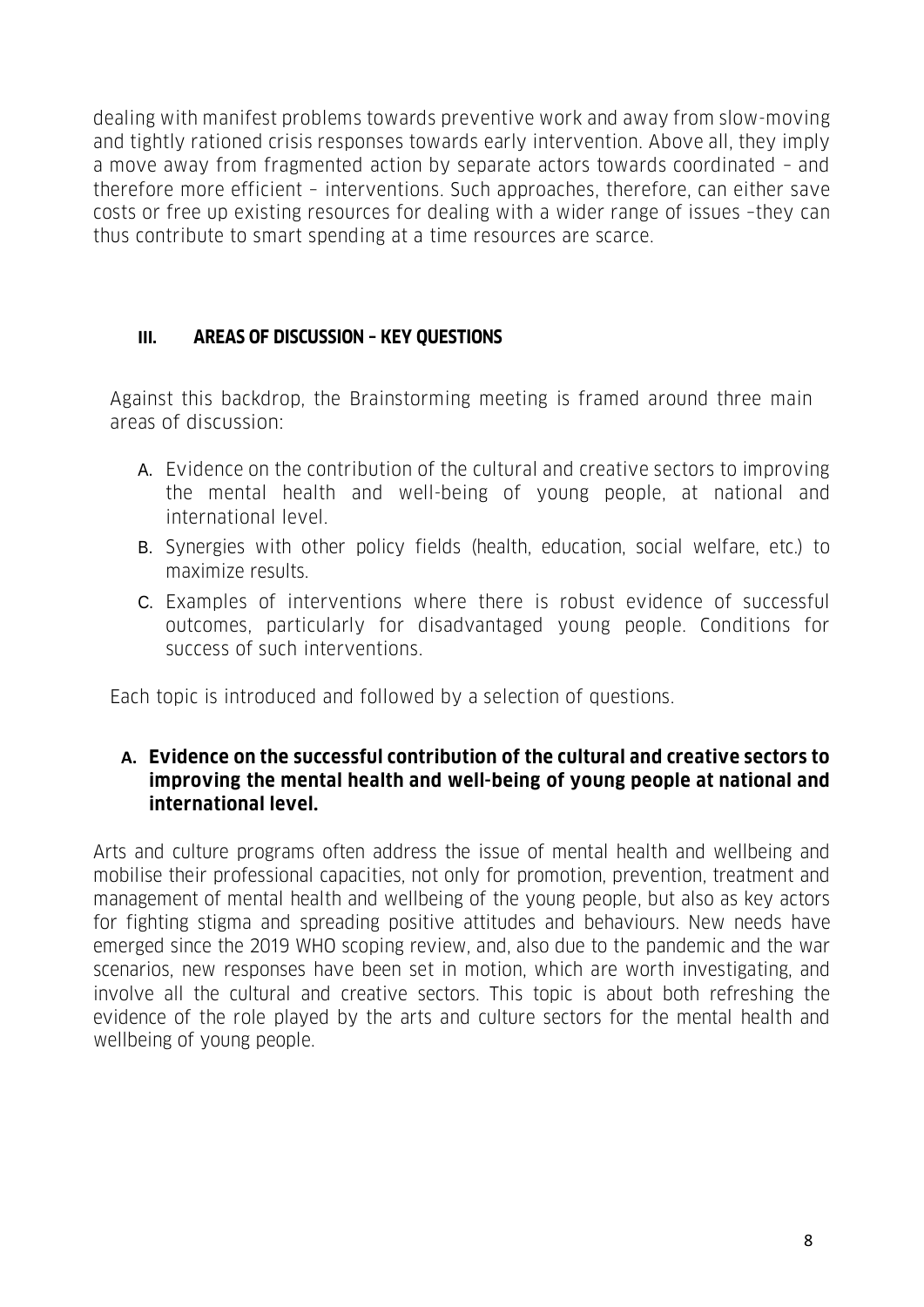## **Key question 1**

What is the international evidence available that culture contributes to better mental health for young people? In what ways? What are the key factors in cultural projects and programmes that most effectively promote the mental health and wellbeing of young people and help in preventing, treating, and managing mental issues, disorders, and conditions?

Auxiliary questions:

- What is the evidence about the effectiveness of cultural projects/activities in promoting, preventing, treating, and managing the mental health of young people? How is the Academic and Research world contributing? How can the quality of assessment and data collection be improved?
- What are the characteristics (e.g.: discipline, method, management, duration, sectoral/intersectoral context, place, beneficiaries, etc.) of successful cultural policies and programs addressing the mental health and wellbeing of young people?
- Have the recent scenarios (the pandemic, the concerns over the environmental crisis, the war in Ukraine) brought about new mental health and wellbeing needs among young people? How have the cultural sectors responded? Have those emergencies left a legacy of lessons useful for the new normal, or for possible future crises?

## **B. Synergies with other policy fields (health, education, social welfare, etc.) to maximise results.**

Strategies and plans aiming at promoting the mental health and wellbeing of young people insist on the need to adopt an integrated, multidimensional, cross-sectoral approach. Synergies not only help maximise results, but they also diversify the actions and increase their accessibility.

## **Key question 2:**

What are the most significant cases of stable and successful cooperation of the cultural and creative sectors with the other relevant sectors, e.g.: Health, Education, Social Welfare, Youth policies, etc. in activities and programmes that address the mental health of young people?

Auxiliary questions:

- What are the most successful steps to take to build a solid and durable collaboration among the relevant sectors (e.g.: training and education, inter-institutional forums, funding, etc.?
- Who are the key stakeholders in this respect?
- Are there examples of successful culture-based policies/programs addressing the mental health of young people integrated with other